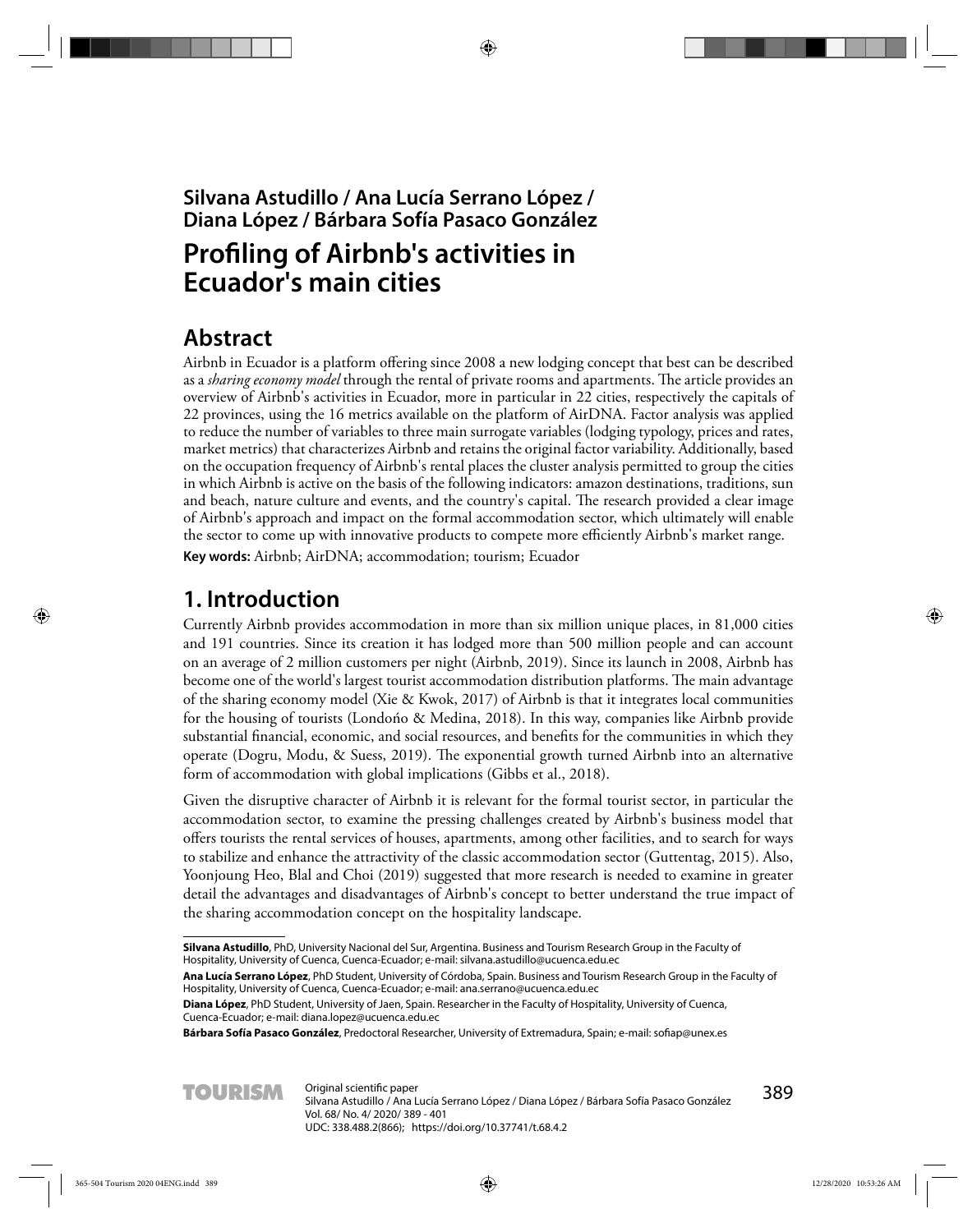Whereas quite some research focused on the distribution and characteristics of Airbnb's activities in Europe, North America and Asia (Adamiak, 2018; DiNatale et al., 2018; Yoonjoung Heo et al., 2019), in contrast only few studies analyzed Airbnb's activities in Latin America, and particular in Ecuador. Related to this, our research aimed to draw a more detailed picture of the specific characteristics of Airbnb's activities in Ecuador, more in particular how Airbnb is making use of the community market in 22 provincial cities. For the analysis we used Airbnb's indicators characterizing the lodging activities, information available on the AirDNA platform. Subsequently, we subjected the information to a factor and cluster analysis to diagnosis, based on Airbnb's customers, the main attraction factors of Ecuador's tourist destinations and to group on this the 22 cities. The manuscript encompasses respectively the description of the used research methodology, the presentation of the results, and the discussion of findings and conclusions.

## **2. Literature review**

The introduction of disruptive innovations, such as Airbnb, generated important changes in the market and in companies' strategic positioning (Viglia, Werthner, & Buhalis, 2016), and showed that a smaller company with fewer resources is able of successfully challenge established companies (Christensen, Raynor, & McDonald, 2015). In this way, disruptive innovation is defined as that what affects established markets and dominant companies through the introduction of a new and creative way of operating or by offering new products or services (Christensen & Overdorf, 2000). Christensen (1997, p. 11) describes disruptive technologies as those that displace existing technologies and/or introduce ground-breaking products that ultimately might lead to the creation of new industrial developments. Disruptive products tend to be in general cheaper, simpler, smaller, and often more convenient to use. In addition, disruptive innovations seem to possess the power to penetrate markets (Bower & Christensen, 1995).

In this sense, the tourism industry is changing rapidly, the way customers and providers communicate has evolved. The new nexus of union are information technologies, and the future is to understand the evolution that these technologies are undergoing (Ruiz Gómez, Rodríguez Fernández, & Navio-Marco, 2018). The hosting platforms offer the end users a comprehensive range, significant discounts and dynamic packages (Ban & Popa, 2015).

The innovative element of Airbnb is the offering via Internet of short- to long-term lodging to tourists (Lorde, Jacob, & Weekes, 2019) sharing at low cost private rooms, apartments or homes, randomly available in the society. Airbnb's sharing model is disruptive compared to the classical way tourist have been lodged in hotels, a system applied for decades (Guttentag, 2015). The quotation of "disruptive innovation" is in line with Schumpeter's (1942) concept of "creative destruction", that refers to the process of how capitalism leads to a constantly changing structure of the economy; i.e. non profitable economic activities close-down and the released resources are invested in new developments.

As stated by Gunter and Önder (2017) is the capitalist business model a main driver of innovation. Similarly, the decline of the hotel sector resulted into the emergence of Airbnb, putting the classical accommodation sector even further under pressure.

As to better understand Airbnb's renting concept of accommodation to tourists, in the following a brief description is given of the activities of this accommodation platform in Europe and other parts of the world.

According to Adamiak (2018) consists Airbnb's economic activities in Europe mainly in offering to tourists' accommodation in private houses, and the followed approach is city dependent. In relative

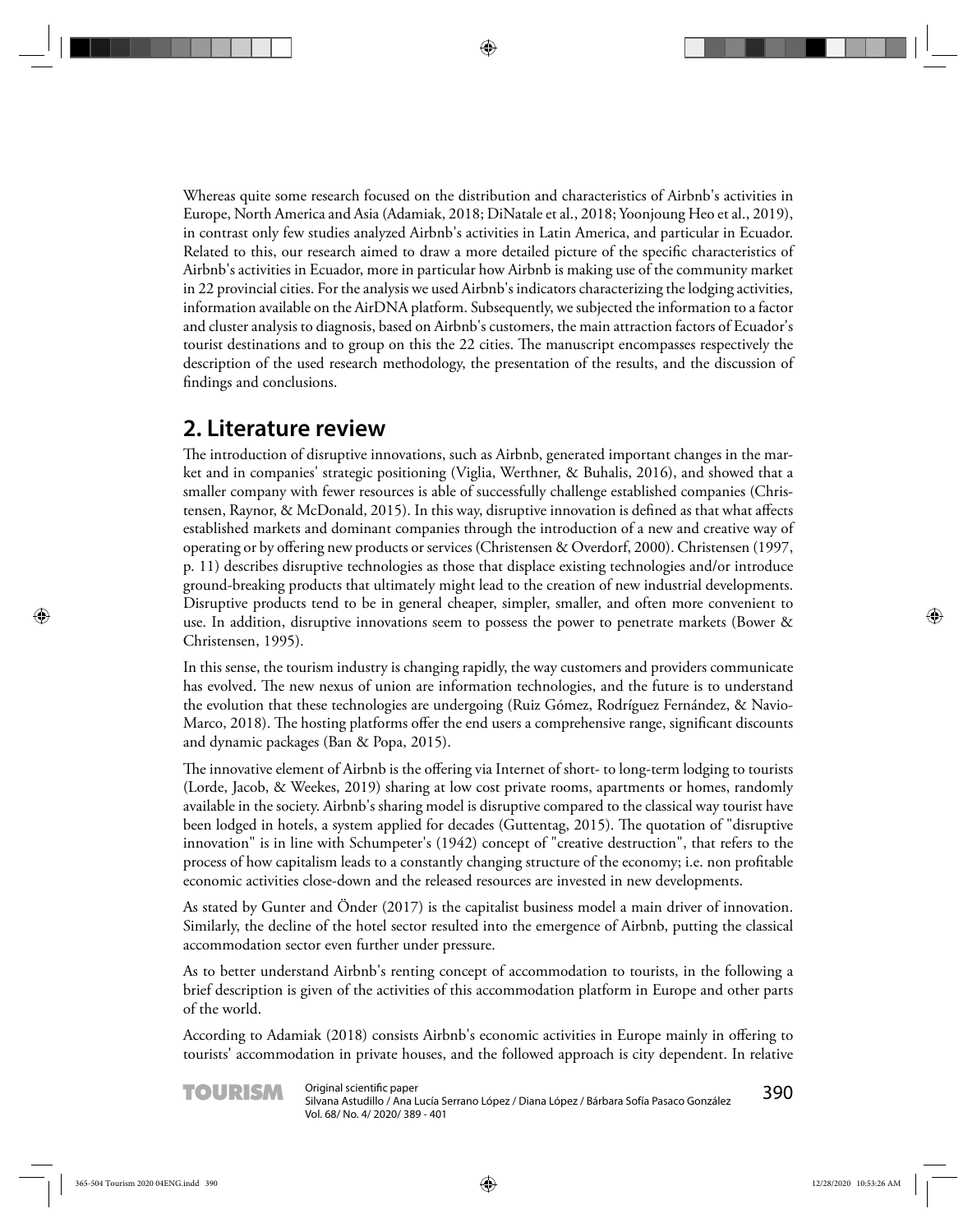non-tourist cities, the service mainly consists in the renting of rooms in private homes; in main tourist destinations, it consists in the renting of houses and apartments exclusively for tourism purposes. The platform facilitates connections between hosts who rent spaces in their homes or secondary properties and people around the world who are interested in these services (Lampinen & Cheshire, 2016). Some hosts reside in their properties while providing the hosting service, some are temporarily absent, and others manage permanent businesses (Guttentag, 2015). DiNatale, Lewis and Parker (2018) pointed out that Airbnb per definition provides accommodation in different types of properties such as: houses, apartments, villas, tents, among others, which are offered under three categories: entire house, private room, and shared room. The structure of the Airbnb's offer varies and depends on several factors related to the destination. This is especially the case of destinations that face the challenge of assimilating a transformative and coherent position with current demands (Cruz & Pulido-Fernández, 2012).

Another feature that makes Airbnb popular is the overall low accommodation price compared to hotels. Airbnb occupies a unique position in the sharing economy, because property owners can establish daily, weekly, and monthly rates, and control prices over time (Gibbs et al., 2018). Thus, Airbnb's success is due to its affordable prices, which attract a large flow of consumers to use this type of accommodation (Tussyadiah & Pesonen, 2016). In addition, hosts reset or modify prices and decide how much they want to charge and when they want to adjust the price based on their own observations, personal judgments, and the accommodations' physical attributes (Xie & Kwok, 2017); whether they rent a complete house or a single room (Pérez-Sánchez et al., 2018). Blal, Singal and Templin (2018) argue that the higher the prices of Airbnb rentals at their destinations, the higher the demand for their rooms. Moreover, if they adjust their prices frequently, they could exceed others in the Revenue Per Available Room (RevPAR) (Oskam, van der Rest, & Telkamp, 2018). Perez-Sanchez, Serrano-Estrada, Marti and Mora-Garcia (2018) consider that Airbnb's accommodation price is driven by the lodging's physical characteristics, the user's perception, and its location; hosts are able to establish the right price at the right time in order to maximize their income (Guttentag & Smith, 2017; Wang & Nicolau, 2017).

Regarding occupancy rate, more than 60 million overnight stays have been reserved in Airbnb establishments since this platform began to provide its services (Aznar, Sayeras, Rocafort, & Galiana, 2016). As an example, in Prague in the period 2016-2017 varied the average number of accommodation units offered between 8 and 12 thousand per day and the average occupancy rate fluctuated around 50.21%. In the same period, 18,548 accommodations were offered in Prague through the Airbnb platform, of which 75.04% were used at least once (Ključnikov, Krajčík, & Vincúrová, 2018). Coyle and Yeung (2016) conducted a study on Airbnb in 14 European cities and found that during the 2015-2016 period the average occupancy rate was around 30%, a rate significantly influenced by seasonal fluctuations in demand. In cities like Paris, the occupancy rate ranged between 50% and 55% during the period 2009-2015, which showed a marked seasonality, so there was a significant fluctuation in the occupancy rate throughout the high season (March - July) and the low season (August - February) (Heo, Blal, & Choi, 2019).

Zervas, Proserpio and Byers (2015) conducted an analysis of the scores received by more than 600,000 properties listed on Airbnb around the world. The authors indicate that almost 95% of the properties received an average rating by the user of 4.5 to 5 stars. It is estimated that 70% of the guests who used Airbnb's service wrote a positive review about their experience (Lawani, Reed, Mark, & Zheng, 2018). Furthermore, Wang and Jeong (2018) indicated that Airbnb's share in accommodation will further expand the more inventive consumers in future will be, Airbnb's website is more reliable and user-friendly, and provides in addition more detailed and useful tourist information. All signals indicate that Airbnb is a good lodging option, apart from representing 5% of the income for worldwide

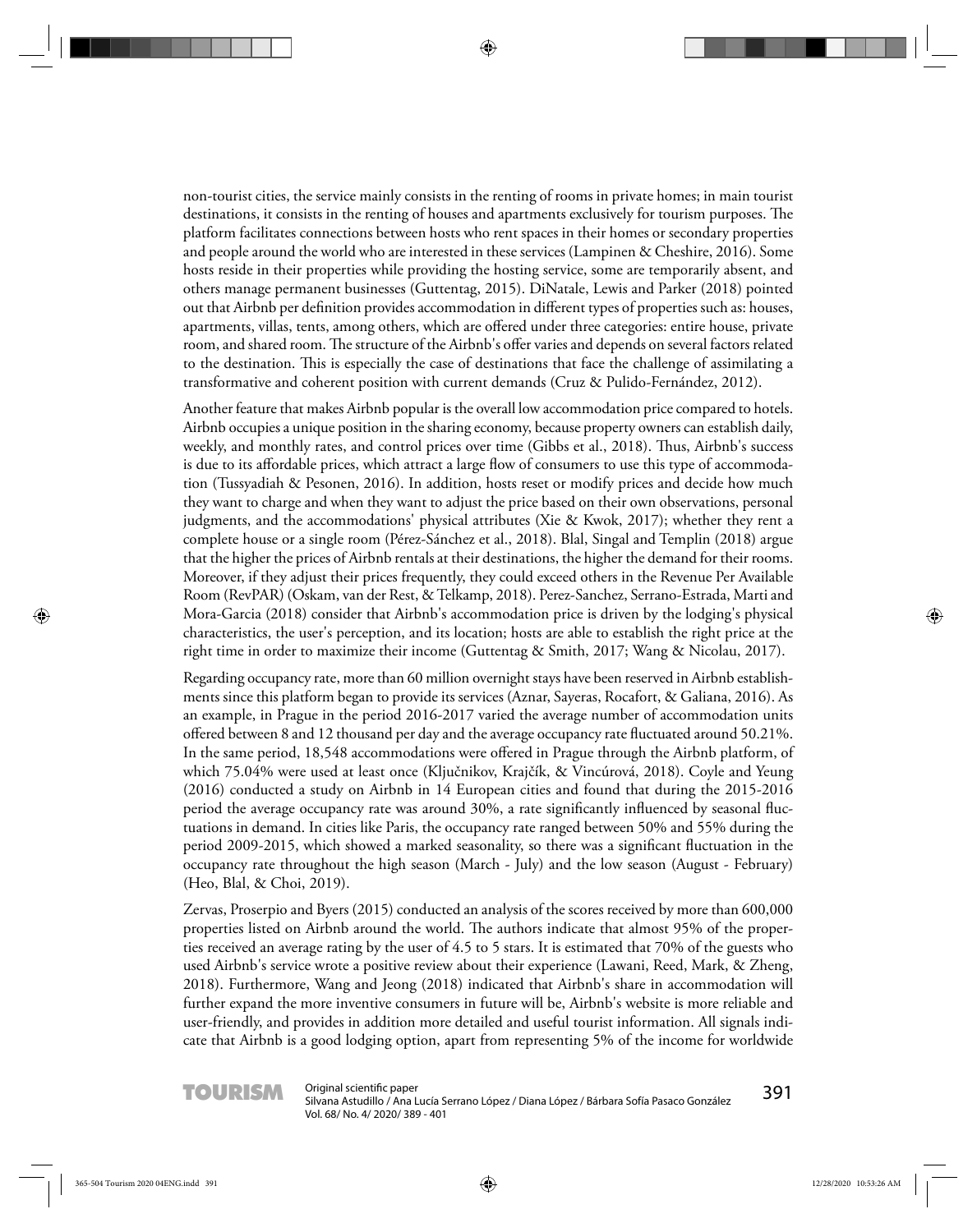tourist accommodation (Gibbs et al., 2018). Last but not least, Airbnb stimulates locals to become more entrepreneurial by putting fraction of their property available for the lodging of tourists and by the creation of additional jobs, such as maintenance, renovation of property, etc. (Lu & Tabari, 2019).

## **3. Materials and methods**

### 3.1. Sample and data

The accessible population of the research consisted of Airbnb's accommodations in 22 provincial capitals of Ecuador. Table 1 presents the characteristics of the sample, consisting of 9,825 active<sup>1</sup> Airbnb accommodations available during the study period (November 2018). The month of November was chosen for the four-day national holiday in this month and that encourages domestic and inbound tourism. The provincial capitals were chosen because they are the main tourist destinations of the country, in addition, the selected markets are representative for the four main regions of the country (the coast, the Andes, Amazon and the Galapagos Islands). The capitals of the provinces of Carchi and Pastaza were not included due to missing data on the AirDNA platform. The accommodations in this period via internet announced by Airbnb consisted of apartments, aparthotels, bungalows, cabins, houses, cottages, guest houses, beach houses, tourist complexes, condominiums, apartments, farms, rooms, ranches, hotels, hostels, tents, residences, villas, ecological inns, lofts, penthouses, and suites.

Table 1

**Characteristics of Airbnb's accommodation and tourist aspects in Ecuador's main cities in the period September-December 2018**

|                                   |                      | No.    |                     |            | Cultural resources <sup>4</sup> |                | <b>Natural</b> |                     |  |
|-----------------------------------|----------------------|--------|---------------------|------------|---------------------------------|----------------|----------------|---------------------|--|
| Province <sup>2</sup>             | Capital <sup>3</sup> | Airbnb | Km <sup>2</sup>     | Population | Heritage<br>assets              | <b>Museums</b> |                | Access <sup>6</sup> |  |
| Azuay                             | Cuenca               | 977    | 3,665.33            | 505,585    | 12,074                          | 20             | 4              | $\overline{2}$      |  |
| Bolívar                           | Guaranda             | 23     | 1,892.09            | 91.877     | 801                             | 2              | $\overline{2}$ | $\Omega$            |  |
| Cañar                             | Azogues              | 17     | 379.95              | 70.064     | 825                             | 5              | $\overline{2}$ | $\Omega$            |  |
| Chimborazo                        | Riobamba             | 117    | 979,70              | 225.741    | 3,734                           | 7              | $\overline{2}$ | 1                   |  |
| Cotopaxi                          | Latacunga            | 75     | 1,386.30            | 170,489    | 1,328                           | 3              | $\overline{2}$ | $\overline{2}$      |  |
| El Oro                            | Machala              | 34     | 372.75              | 245,972    | 603                             | 3              | $\overline{2}$ | $\Omega$            |  |
| Esmeraldas                        | Esmeraldas           | 29     | 1,338.67            | 189,504    | 304                             | 2              | 1              | $\overline{2}$      |  |
| Galápagos                         | Galápagos            | 502    | 525.08              | 25,124     | 179                             | $\Omega$       | 5              | $\overline{2}$      |  |
| Guayas                            | Guayaquil            | 1,287  | 6,027.05            | 2,350,915  | 11,530                          | 9              | 5.             | 4                   |  |
| Imbabura                          | Ibarra               | 190    | 1,162.22<br>181,175 |            | 3,404                           | 6              | $\overline{2}$ | 1                   |  |
| Loja                              | Loja                 | 253    | 1,569.11            | 214,855    | 1,995                           | 8              | 3              | 1                   |  |
| Los Ríos                          | Ouevedo              | 13     | 84.61               | 173,575    | 142                             | $\overline{2}$ | $\overline{2}$ | $\Omega$            |  |
| Manabí                            | Portoviejo           | 111    | 954.90              | 280.029    | 381                             | 13             | $\overline{2}$ | $\Omega$            |  |
| Morona Santiago                   | Morona               | 15     | 4,654.48            | 41,155     | 138                             | 3              | $\overline{2}$ | 1                   |  |
| Napo                              | Tena                 | 102    | 3,918.09            | 60.880     | 107                             | 2              | 1              | 3                   |  |
| Orellana                          | Orellana             | 10     | 7,047.03            | 72.795     | 72                              | $\overline{2}$ | 1              | 1                   |  |
| Pichincha                         | Ouito                | 6,044  | 4,223.00            | 2,239.191  | 21,271                          | 62             | 5              | 2                   |  |
| Santa Elena                       | La Libertad          | 44     | 25.60               | 95,942     | 148                             | 3              | 1              | 1                   |  |
| Santo Domingo de<br>los Tsáchilas | Santo<br>Domingo     | 72     | 3,532.00            | 308,013    | 146                             | 1              | 1              | $\mathbf{0}$        |  |
| Sucumbios                         | Lago Agrio           | 24     | 3,143.21            | 91,744     | 81                              | 1              | $\overline{2}$ | $\Omega$            |  |
| Tungurahua                        | Ambato               | 113    | 1.116.45            | 329,856    | 2.109                           | 12             | 2              | 1                   |  |
| Zamora Chinchipe                  | Zamora               | 12     | 1,872.00            | 25,510     | 285                             | 0              | 1              | 1                   |  |

Source: Instituto Nacional de Estadísticas y Censos del Ecuador (2010), Instituto Nacional de Patrimonio Cultural del Ecuador (2018), Ministerio de Cultura y Patrimonio del Ecuador (2018), Ministerio del Ambiente del Ecuador (2019).

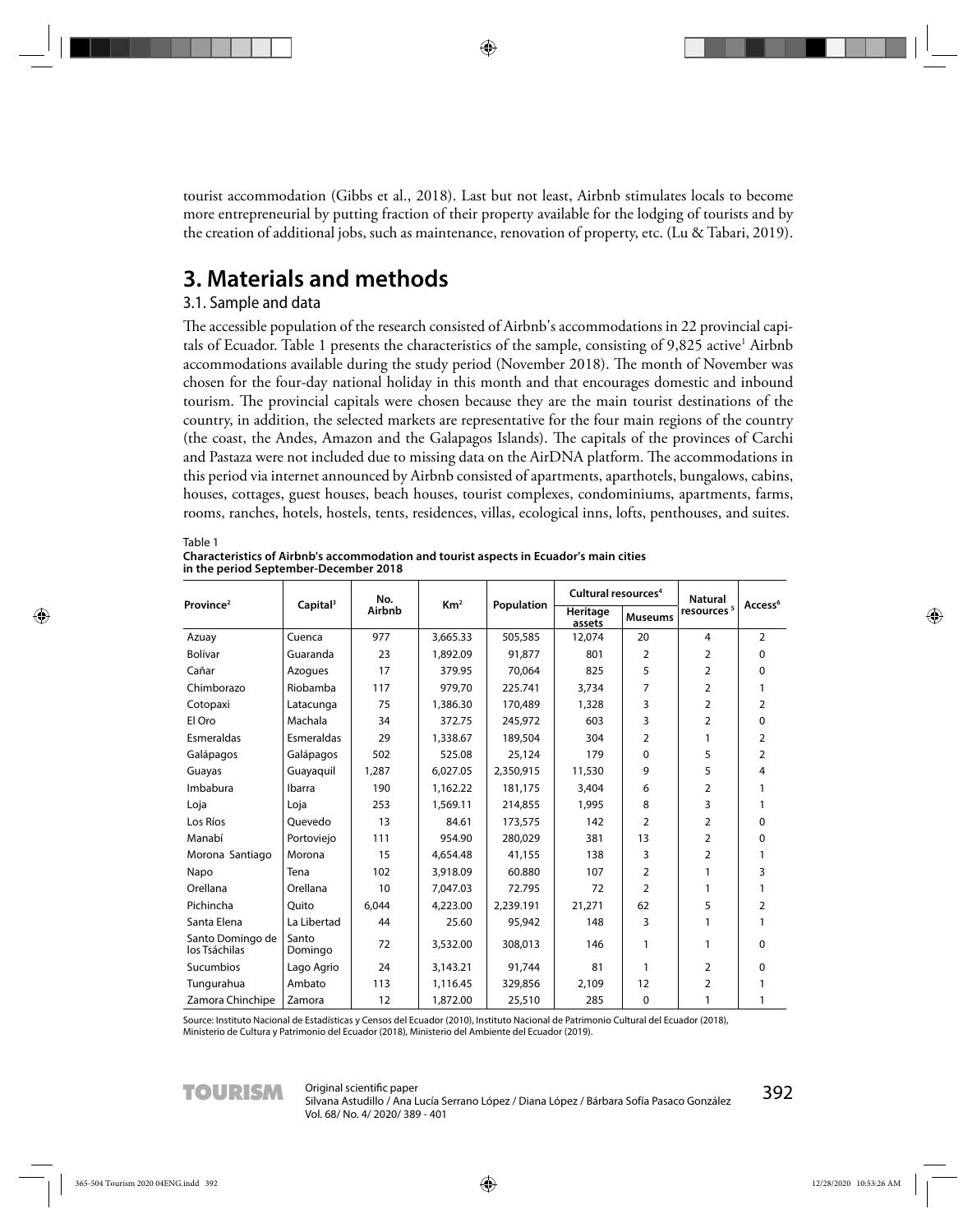Table 2 summarizes the descriptive statistics characterizing Airbnb's accommodation offer<sup>7</sup> in the 22  $\,$ provincial capitals. The AirDNA's database includes indicators within the categories: pricing, occupancy, seasonality, revenue, guests, rates, and top properties of tourist destinations. From the database 16 variables were analyzed of the 22 provincial capitals. The table reveals that for the month November 2018 the average daily rate of accommodation (ADR) was equal to \$42.50, the average occupancy rate 21.77%, the average revenue per available room (RevPAR) during the week \$18.32 and \$22.68 in the weekend. The number of accommodations per type was equal to 22 for super-host establishments, 57 for multi-listing hosts establishments, 279 for single-listing hosts. The average rental demand score for November 2018 was 25.89, and the average number of properties booked amounted to 146 establishments. Table 2 further shows that for the given period the average number of guests arriving at Airbnb establishments was 236, and the average number of weekly visits to the platform 69. The average rating was 4.51 out of 5.0. Furthermore, the average price of an entire house was \$42.91 and a private room \$18.23. In total, for the 22 provincial cities were 187 houses and 245 private rooms rented. Appendix 1 provides a complete description of the study variables.

| <b>Variables</b>                                       | Mean   | SD     | Min  | Max   |
|--------------------------------------------------------|--------|--------|------|-------|
| V1. Average daily rate                                 | 42.50  | 25.35  | 12.0 | 115   |
| V <sub>2</sub> . Occupancy rate percentage             | 21.77  | 13.10  | 3.0  | 56    |
| V3. Revenue per available room- RevPAR                 | 18.32  | 11.25  | 1.0  | 50    |
| V4. Weekend revenue per available room -Weekend RevPAR | 22.68  | 15.63  | 2.0  | 70    |
| V5. Superhosts                                         | 22.00  | 60.15  | 0.0  | 276   |
| V6. Multi-listing hosts                                | 57.00  | 147.90 | 0.0  | 681   |
| V7. Single-listing hosts                               | 279.00 | 855.34 | 8.0  | 4,028 |
| V8. Rental demand                                      | 25.89  | 11.14  | 1.0  | 54    |
| V9. Booked properties                                  | 146.00 | 350.64 | 2.0  | 1,546 |
| V10. Guest arrivals                                    | 236.00 | 547.70 | 0.0  | 2,379 |
| V11. Average weekly views                              | 69.38  | 51.50  | 0.0  | 134   |
| V12. Average rating                                    | 4.51   | 0.27   | 3.9  | 5.0   |
| V13. Pricing entire home                               | 42.91  | 25.49  | 13.0 | 116   |
| V14. Pricing private room                              | 18.23  | 9.53   | 0.0  | 44    |
| V <sub>15</sub> . Entire home                          | 187.00 | 525.30 | 2.0  | 2,240 |
| V <sub>16</sub> . Private rooms                        | 245.00 | 699.33 | 2.0  | 3,289 |

Table 2 **Descriptive statistics of Airbnb's accommodation variables**

Source: AirDNA (2018) (https://www.airdna.co/)

### 3.2. Methodology

The study presents a descriptive, cross country analysis of Airbnb's activities in a single period of time, with main goal description of the relationship among a set of k observable variables with a smaller number of unobservable variables, called factors. Factor analysis works very well when the variables under study are highly correlated and the aim to group the variables based on a limited set of extracted factors. For instance, if all the variables in one group are highly correlated among themselves and have little correlation with the variables in the remaining groups, each group can represent a factor (Alkarkhi & Alqaraghuli, 2019, p. 143). For the analytical verification of the variables in the factor analysis, the Kaiser-Meyer-Okin test (KMO) was used, which indicates that a KMO greater than 0.7 is indicative of high intercorrelation and, therefore, indicative that the factor analysis is a useful technique. Between 0.5 and 0.6 is the degree of intercorrelation medium and the factor analysis would be less useful than in previous case, but applicable; a KMO <0.5 would indicate that it would not be a useful technique

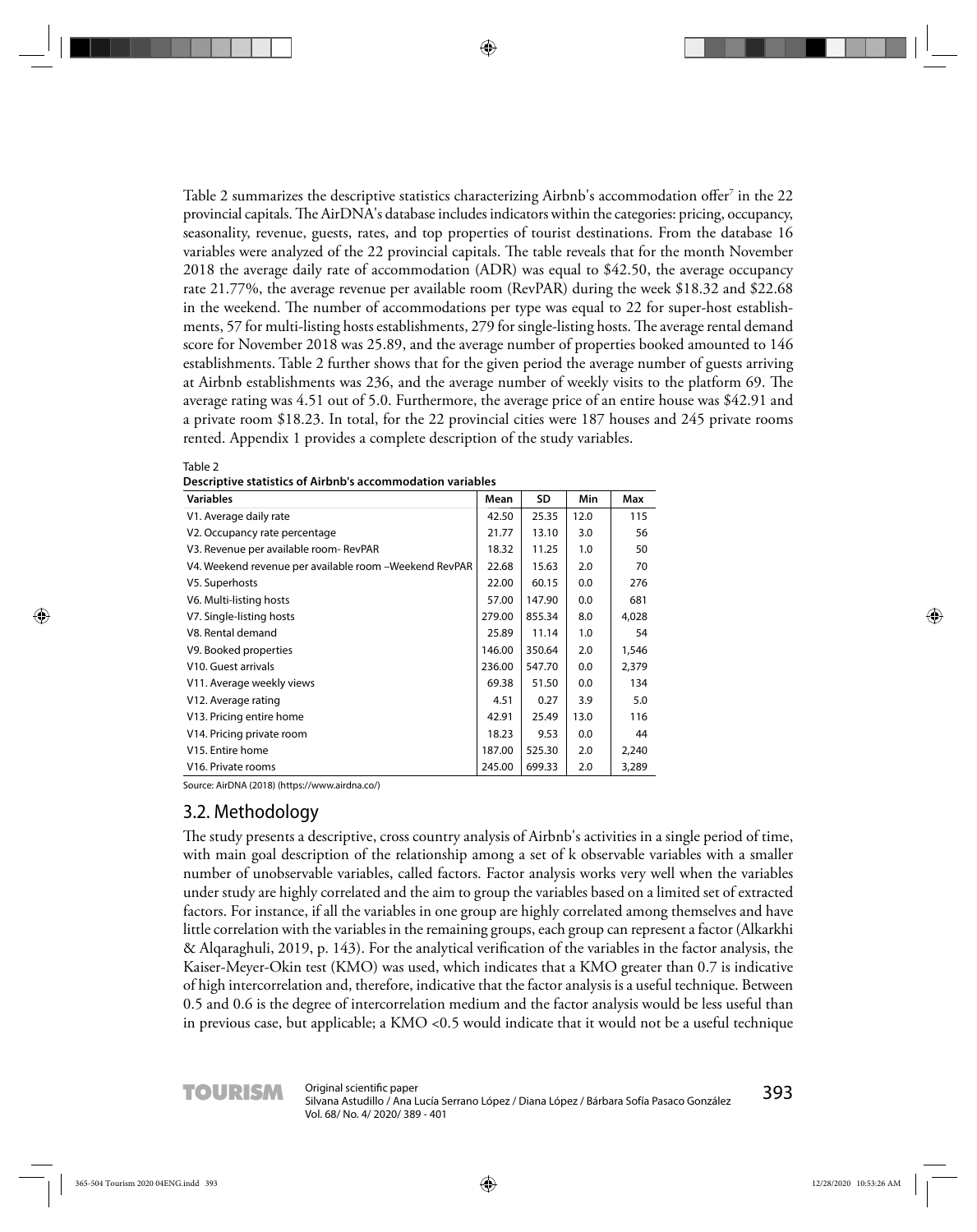(Alvarez, 1995, p. 244). In the latter case, the Barlett's sphericity test was applied, indicating that a factor analysis makes sense if the null hypothesis that the correlation matrix is an identity matrix is rejected; meaning that the correlations between the variables are all equal to zero (Alvarez, 1995) (Table 3). Then, an ANOVA analysis was performed to determine the existence of significant differences between the groups (Table 4). Once the main factors were identified that explains the people's and tourists' preference of visiting a given city, a cluster analysis was applied that allowed the classification of groups of cases or elements, based on qualitative or quantitative criteria (Alvarez, 1995) (Table 5).

## **4. Findings**

### 4.1. Principal components of Airbnb's activities in Ecuador

Airbnb's accommodation platform is characterized in this study by 16 metrics of AirDNA's platform. Using the metric values for the month of November 2018 and by subjecting the data matrix to a principal component and Varimax rotation analysis, 3 principal components explaining 84.75% of the variance were delineated. The Barlett's test of sphericity was applied with a *p*-value of 0.000 and the Kaisen-Meyer-Olkin index (KM0) of 0.684, and both confirmed acceptance of the performed factor analysis. Table 3 shows the results of the factor analysis and the main components characterizing Airbnb's business in Ecuador.

Component 1, called "Type of Accommodation" explains 46.94% of the variance. It integrates the variables of the number of registered establishments and is formed by the number of entire homes, number of private rooms, number of multi-listing hosts, super-host, single host and reserved properties. Component 2, called "Prices and Rates" refers to the prices of the establishments registered in the Airbnb platform and represents 28.20% of the total variance, including variables such as: average daily rate (ADR), the price of the entire house, the price of a private room, and the RevPAR indicator. Component 3, called "Market Metrics", accounts for 9% of the total variance and includes indicators such as guests, average accommodation score, average number of annual views, occupancy ratio, and rental demand. Factor 1 clusters most variables and explains close to 50% of the total variance.

|                                  |                     | Components                 |                   |
|----------------------------------|---------------------|----------------------------|-------------------|
| <b>Variables</b>                 | Lodging<br>tipology | <b>Prices and</b><br>rates | Market<br>metrics |
| V <sub>15</sub> . Entire home    | 0.982               |                            |                   |
| V <sub>16</sub> . Private rooms  | 0.981               |                            |                   |
| V6. Multi-listing host           | 0.981               |                            |                   |
| V5. Super hosts                  | 0.978               |                            |                   |
| V7. Single-listing hosts         | 0.978               |                            |                   |
| V9. Booked properties            | 0.967               |                            |                   |
| V13. Pricing entire home         |                     | 0.961                      |                   |
| V1. Average daily rate-ADR       |                     | 0.959                      |                   |
| V3. RevPar                       |                     | 0.891                      |                   |
| V4. RevPar weekend               |                     | 0.815                      |                   |
| V14. Pricing private room        |                     | 0.530                      |                   |
| V <sub>10</sub> . Guest arrivals |                     |                            | 0.957             |
| V12. Average rating              |                     |                            | 0.841             |
| V11. Average weekly views        |                     |                            | 0.779             |
| V2. Occupancy rate percentage    |                     |                            | 0.647             |
| V8. Rental demand                |                     |                            | 0.595             |

#### Table 3 **Analysis of main components**

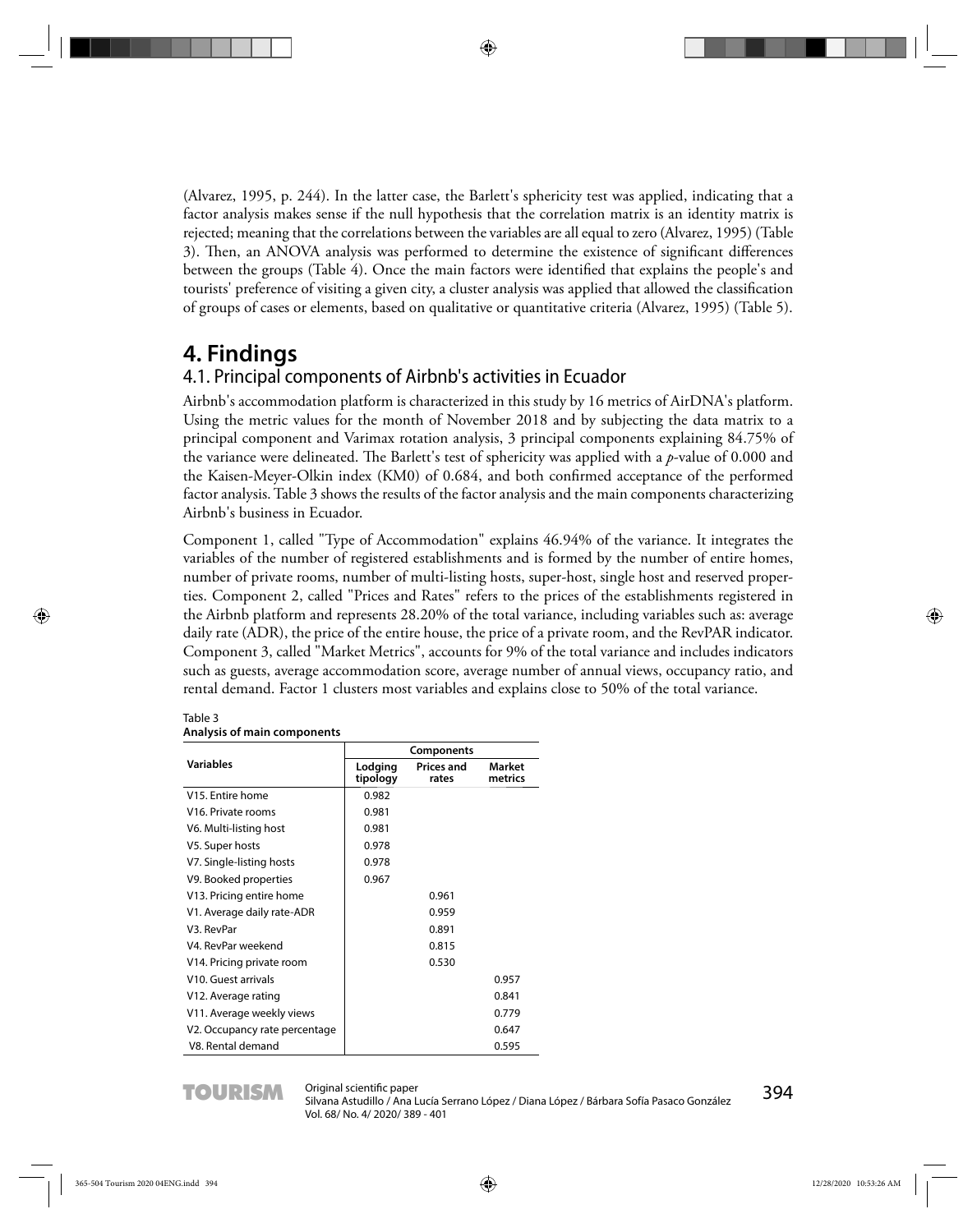#### Table 3 **Continued**

|                               | Components          |                                      |                   |  |  |  |
|-------------------------------|---------------------|--------------------------------------|-------------------|--|--|--|
| <b>Variables</b>              | Lodging<br>tipology | <b>Prices and</b><br>rates           | Market<br>metrics |  |  |  |
| KMO (Kaiser-Meyer-Olkin)      | 0.684               |                                      |                   |  |  |  |
| Bartlett's test of sphericity |                     | Chi squared = $574.183$ sig. = 0.000 |                   |  |  |  |

Note: VARIMAX Method.

Table 4 shows the results of the one-way analysis of variance (ANOVA) indicating that a significant difference exists between the three unrelated components, delineated in the factor analysis.

Table 4 **Results of the analysis of variance between the main components** 

| Sum of<br>squares | DF | Mean<br>square |        | Signifi-<br>cance |
|-------------------|----|----------------|--------|-------------------|
| 3.103             |    | 0.124          | 25.072 | $0.000*$          |
| 3.080             |    | 0.133          | 23.095 | $0.000*$          |
| 2.954             |    | 0.186          | 15.894 | $0.000*$          |
|                   |    |                |        |                   |

Note: \*p<0.05.

### 4.2 Destination based clustering of Ecuador's provincial cities

Using cluster analysis, 18 of the 22 provincial cities, were classified in 6 groups based on the destination type. In the analysis 4 cities (Esmeraldas, Zamora, Orellana, and Quevedo) were excluded because of their very small share in Airbnb's accommodation offer. Table 5 shows the six groupings as a result of the cluster analysis.

| Table 5                                                                  |  |  |
|--------------------------------------------------------------------------|--|--|
| Grouping of 18 provincial cities on the basis of the type of destination |  |  |
|                                                                          |  |  |

| <b>CLUSTER 1</b><br>Amazon<br>destinations | <b>CLUSTER 2</b><br><b>Traditional</b><br>destinations                         | <b>CLUSTER 3</b><br>Sun and beach<br>destinations | <b>CLUSTER 4</b><br>Culture and events<br>destination | <b>CLUSTER 5</b><br>The capital | <b>CLUSTER 6</b><br>Nature<br>destinations |
|--------------------------------------------|--------------------------------------------------------------------------------|---------------------------------------------------|-------------------------------------------------------|---------------------------------|--------------------------------------------|
| Lago Agrio<br>Morona                       | Ambato Guaranda<br>Ibarra<br>Latacunga<br>Machala<br>Riobamba<br>Santo Domingo | La Libertad                                       | Cuenca<br>Azogues<br>Loja<br>Guayaquil                | Ouito                           | Galápagos<br>Portoviejo<br>Tena            |

Note: Cluster 1 presents 39 Airbnb lodging sites, cluster 2 (624), cluster 3 (44), cluster 4 (2534), cluster 5 (6044) and cluster 6 (715).

The first cluster called "Amazon Destinations" is composed of Lago Agrio and Morona, constituting a connection into the Amazon jungle to the south as well as to the north of the country. Both cities are visited primarily of their administrative and financial activities. A second cluster is formed by the cities referred to as "Traditional Destinations" formed by Guaranda, Latacunga, Riobamba, Machala, Ibarra, Santo Domingo and Ambato. These destinations are characterized by their high number of heritage assets, their local and national visitors, their traditional festivals and gastronomy, as well as their proximity to natural and community tourist sites. The cities of Guaranda, Latacunga, Riobamba, Ibarra, and Ambato are located in the central-northern region of the Ecuadorian highlands; these cities have important traditions maintained by the different indigenous communities living in this region. They also have natural resources characterized by several important ecosystems; for example, Imbabura has been designed by UNESCO as a World Geopark. Two of these cities are considered as distinct destinations: Machala, which is presented as a cultural destination with its gastronomic heritage, and Santo Domingo, known for the indigenous community of the Tsachilas called "Colorados" which has

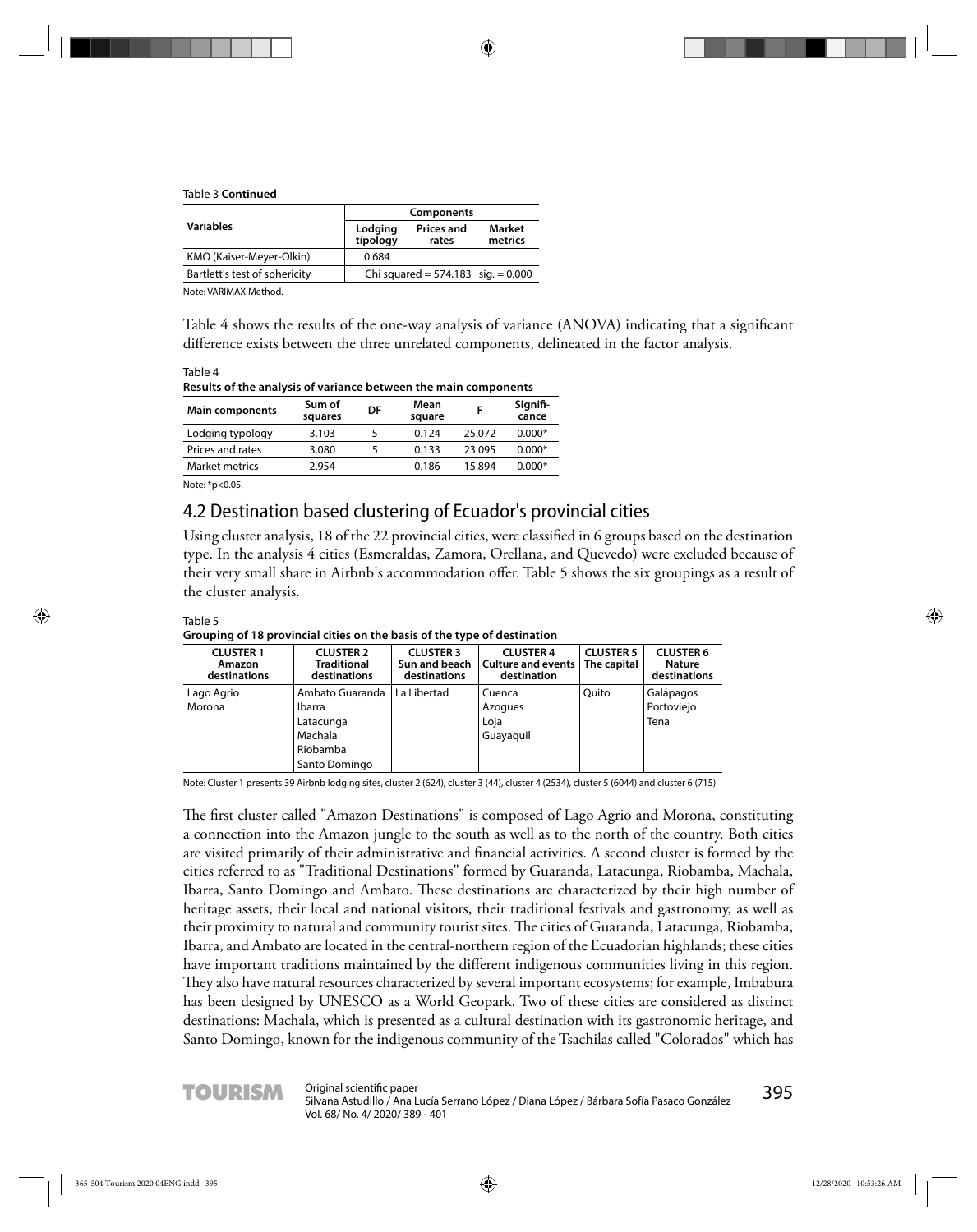maintained its traditions and culture to this day. The third cluster is formed by the city of La Libertad, called "Sun and beach destination". La Libertad has cultural and archaeological attractions as well as its proximity to the different tourist sites that correspond to the Spondylus route, which promotes the attractions of the Ecuadorian coast. The fourth cluster includes Guayaquil, Cuenca, Azogues, and Loja. These cities are located in the south of the country and are called "Culture and Events Destinations" As a Cultural Heritage of Humanity, Cuenca has important natural and cultural resources. Azogues is an administrative center with national government institutions and cultural attractions. Loja is characterized by its cultural resources, artistic expressions, and religious customs. Guayaquil, capital of the province of Guayas and the second most important city in the country, is an administrative and financial center with the addition of cultural and natural resources. Not only is it an important port for the country's commerce, but it is also presented as a business and events destination. Quito, "The Capital," is the first city declared as a World Heritage Site by UNESCO, due to the conservation of its historic center and its architectural and artistic representations. As the capital of Ecuador, it is an administrative and financial center, where the Presidential Palace and the National Assembly are located. Among its important tourist resources are museums, churches, and traditional neighborhoods. Additionally, it has natural resources, such as its volcanoes and natural areas with an important flora and fauna. Cluster six is called "Nature Destinations". These are destinations with contrasting characteristics. Galápagos is the insular region of the country and was declared a Natural World Heritage Site in 1978. Most of its territory is in the protected area of the Galapagos National Park. Apart from the Galapagos Marine Reserve, it has unique species of flora and fauna in the world. Portoviejo, the capital of Manabí province, has a large population and is close to the different sun and beach attractions and the natural resource of Machalilla National Park. One of its artifacts is the toquilla straw hat, declared Intangible Cultural Heritage of Humanity. Tena is an Amazonian city with a tropical climate; it has the highest number of observations of species of animals, plants, fungi, and other bio-diverse microorganisms.

Table 6 depicts per cluster for each of the 16 considered accommodation indicators the mean value.

| Clus- |    |                          |    |       |                                |       |             |             | Variables |                                                                                                                  |              |      |                       |       |                 |                 |
|-------|----|--------------------------|----|-------|--------------------------------|-------|-------------|-------------|-----------|------------------------------------------------------------------------------------------------------------------|--------------|------|-----------------------|-------|-----------------|-----------------|
| ter   | V1 | V <sub>2</sub>           | V3 | V4    | V5                             | V6    | V7          | V8          | V9        | V10                                                                                                              | V11          | V12  | V13                   | V14   | V <sub>15</sub> | V <sub>16</sub> |
|       |    | 145.50 12.50 15.00       |    | 11.00 | 0.00                           | 2.00  |             | 15.00 11.50 | 5.00      | 10.00                                                                                                            |              |      | 0.00 3.95 45.50 10.00 |       | 6.00            | 13.00           |
|       |    | 27.57 18.14 12.00 15.43  |    |       | 3.00                           | 10.00 | 59.00 23.43 |             | 25.00     | 28.00                                                                                                            | 37.00        | 4.37 | 27.71                 | 18.43 | 29.00           | 52.00           |
|       |    | 11.50 11.00 50.00 70.00  |    |       | 1.00                           | 3.00  |             | 38.00 22.00 | 11.00     |                                                                                                                  | 24.00 107.00 |      | 4.67 116.00 29.00     |       | 34.00           | 10.00           |
| C4    |    |                          |    |       | 139.75 36.25 21.00 23.50 38.00 |       |             |             |           | 89.00 348.00 33.00 289.00 464.00 111.00                                                                          |              | 4.70 | 40.25 22.25           |       | 295.00          | 303.00          |
|       |    |                          |    |       |                                |       |             |             |           | 38.00 40.00 27.00 15.00 276.00 681.00 4,028.00 43.00 1,546.00 2,379.00 113.00 4.56 39.00 18.00 2,440.00 3,289.00 |              |      |                       |       |                 |                 |
|       |    | 159.00 21.67 19.06 37.33 |    |       | 12.00                          | 45.00 | 67.00 27.33 |             | 100.00    | 236.00                                                                                                           | 96.00        |      | 4.45 59.67 26.67      |       | 76.00           | 154.00          |

Table 6 **Comparison of the cluster means of Airbnb's 16 metrics**

Metrics: Average daily rate (1), Occupancy rate percentage (2), RevPAR (3), Weekend RevPAR (4), Super-hosts (5), Multi-listing hosts (6), Single-listing hosts (7), Rental demand (8), Booked properties (9), Guest arrivals (10), Average weekly views (11), Average rating (12), Pricing entire home (V13), Pricing private room (14), Entire home (15), Private rooms (16).

Figure 1a&b shows differences in Airbnb metrics between the 6 clusters. The highest ADR (V1) is that of cluster 6, "Nature Destinations," with a value of 59 dollars, and the lowest one is of cluster 3, "Sun and beach destination," with 22 dollars. The highest occupancy rate  $(V2)$  is found in cluster 6, "La Capital" with 40% and the lowest in the "Sun and beach destination" with 11%. are the highest of all clusters. Cluster 4 formed by the "Culture and events destinations" shows the highest average rating (V12) with 4.7. The Weekend RevPAR (V4) is the highest in the cluster 3, "Sun and beach destination" with 70 dollars.

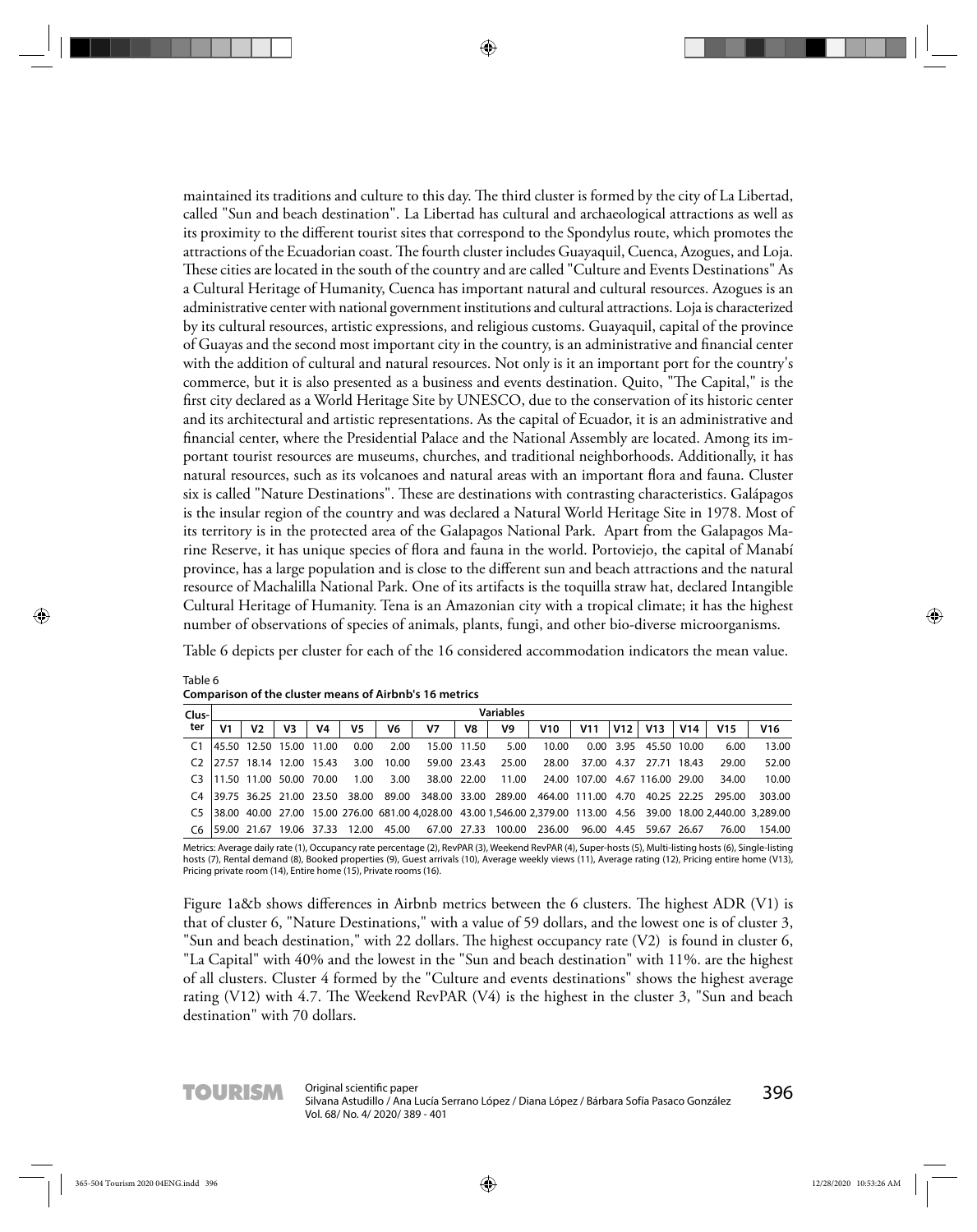Cluster 5, "Quito" is the destination that leads in the typology of super-hosts (V5) with 276, multilisting (V6) with 681, and single hosts (V7) with 4028, rental requests (V9) with 1546, entire home (V15) with 2440, private rooms (V16) with 3289, guest arrivals (V10) with 2379, average weekly views (V11) with 113. At this destination, RevPAR (V3), the cost of the entire home (V13), and the cost of private rooms (V14) are the highest. It is noticed that more private rooms (V16) are rented than entire homes (V15) in all clusters, independent of the tourist level.



Note: Figure 1a&b. Graphic presentation of the average metric value during the month November 2018 for the considered 16 metrics of AirDNA, respectively for the clusters 1, 2 and 3 (Fig. 1a) and the clusters 4, 5, 6 (Fig. 1b).

## **5. Conclusions and implications**

As suggested by Yoonjoung Heo et al. (2019), confirms the analysis of Airbnb's hosting activities in Ecuador, the company's business model offering a large variety of lodging. In the period of analysis did the research reveal that in the 22 examined destinations in Ecuador Airbnb's average occupancy rate is equal to 21.77%, the average daily rate (ADR) \$ 42.50, and RevPAR \$ 18.32. Airbnb's competition in Ecuador includes aspects such as price, with a variety of rates for entire houses and private rooms, in line with other researches (e.g. Gibbs et al., 2018; Guttentag & Smith, 2017; Wang & Nicolau, 2017; Xie & Kwok, 2017), mainly affecting two and three-star traditional hotels at destination. Airbnb's market share presents a diverse offer of accommodations, consisting of super-host, multi-listing host, and single-listing host lodgings, mostly belonging to one existing host (DiNatale et al., 2018; Lorde et al., 2019), with traditionally a higher rent for private rooms than for entire houses. On the other hand, Adamiak (2018) showed that the difference between the rent of rooms, houses, and apartments is primarily based on the destinations' level of tourist attractions. Another aspect of Airbnb in Ecuador is its contribution to the market with an excellent average rating of its guests and frequent visits to its website due to its divers offer, which is measured in its occupancy rate and rental demand, as shown in the studies by Aznar et al. (2016), Oskam et. al. (2018), and Zervas et al. (2015).

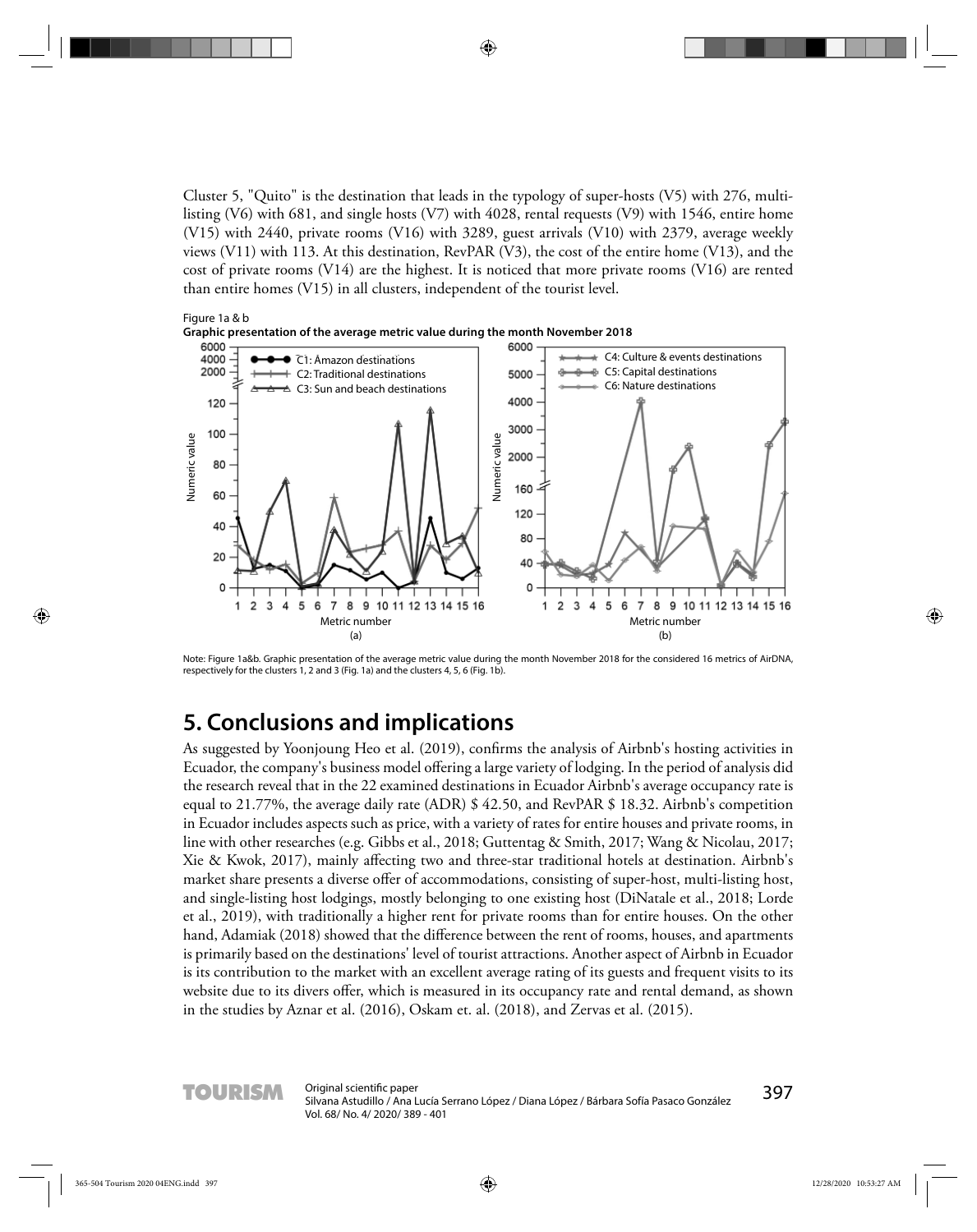The characteristics of the examined 22 cities, based on 16 Airbnb's indicators, allowed the grouping of those cities in six clusters composed of cities having similar attraction patrons, respectively amazon destination (1), traditional destinations (2), sun and beach destinations (3), the attraction of the capital (4), tourists interest to nature destinations (5), and the visitors attracted by culture and local events (6). The clusters present the following common tourist characteristics: lodging typology, prices and rates, and market metrics. Quito, Ecuador's capital, is the tourist destination with the highest occupancy rate of Airbnb accommodations; the city encompasses the largest number of establishments of shared accommodations, attracts the largest number of visitors, and possess the highest score of reservations. The amount and type of accommodation offered by Airbnb varies according to the size of the city and the city's touristic attraction potential, a finding in line with the observation of Adamiak (2018), who mentioned that Airbnb's services in size and characteristics vary between cities and countries.

This study contributes to the limited literature on Airbnb' activities in Ecuador, consisting of a business model very much questioned by the country's formal hotel sector. In line with the findings of Yoonjoung Heo et al. (2019) more research is needed to accurately examine the effect of Airbnb's shared business model on the formal accommodation sector. In Ecuador, contributes the formal accommodation sector only 13% of all lodgings (Ministry of Tourism of Ecuador, 2018), with a lodging and hotel capacity of 5,177 establishments, corresponding to 97,717 rooms and 224,317 spaces (Ministry of Tourism of Ecuador, 2017). With the increasing quota of Airbnb on the tourist sector, questions the formal accommodation sector increasingly Airbnb's disruptive business model. In fact, more studies are needed to enable the formal sector identifying strategies that will enhance the competitiveness of the traditional accommodation sector.

At the other hand, it is noticed that Airbnb's shared business model has a transformative effect on tourist destinations, especially in those facing new consumption trends (Cruz & Pulido-Fernández, 2012). Airbnb's accommodations offer benefits in the tourist destinations they operate (Dogru et al., 2019), which of course also depends on the tourist segments of the destination tourists are targeting, Airbnb offers a variety of accommodation possibilities, i.e. the renting of entire houses, private rooms, shared sites (DiNatale et al., 2018), and this at a variety of prices, among other benefits that ensure tourist's satisfaction (Zervas et al., 2017). Similar as Airbnb is competing with the formal tourist and hotel sector, experiences Airbnb the growing competition of other players in the field, who are offering their services via the Online Travel Agencies, such as Booking, Expedia, among others, with similar characteristics as Airbnb's model (Christensen, 1997, p.11). The increasing competition between the different players on the tourist market will further stimulate the development and delivery of products based on disruptive technologies and approaches, which tend to be cheaper, smaller, more convenient in use, etc., facilitating the tourists' experience and stimulating the attraction to tourists' destinations. Furthermore, it is to be expected that Airbnb's market prices and metrics will inspire entrepreneurs in the housing sector to develop innovative tools that will positively affect their growth and income.

Although the 16 metrics of AirDNA permitted to develop an accurate analysis of Airbnb in Ecuador, it is to be expected that incorporation of the omitted metrics in AirDNA's database would have resulted in a more accurate and complete characterization of Airbnb's profile. An additional limitation of the study is that the 1-month data, November 2018 although known as a festivity month, is far too short to reconstruct a time-variable picture of Airbnb's activities. The limited length of this period was primarily due to the costs associated with the acquisition of AirDNA's data. Future research should not only focus on incorporating more destination indicators and observations over a much longer period but should also incorporate the profile and satisfaction of the Airbnb's customers, and whether Ecuador's cities included in this study are the ones showing the greatest concentration of available lodging and tourist attraction.

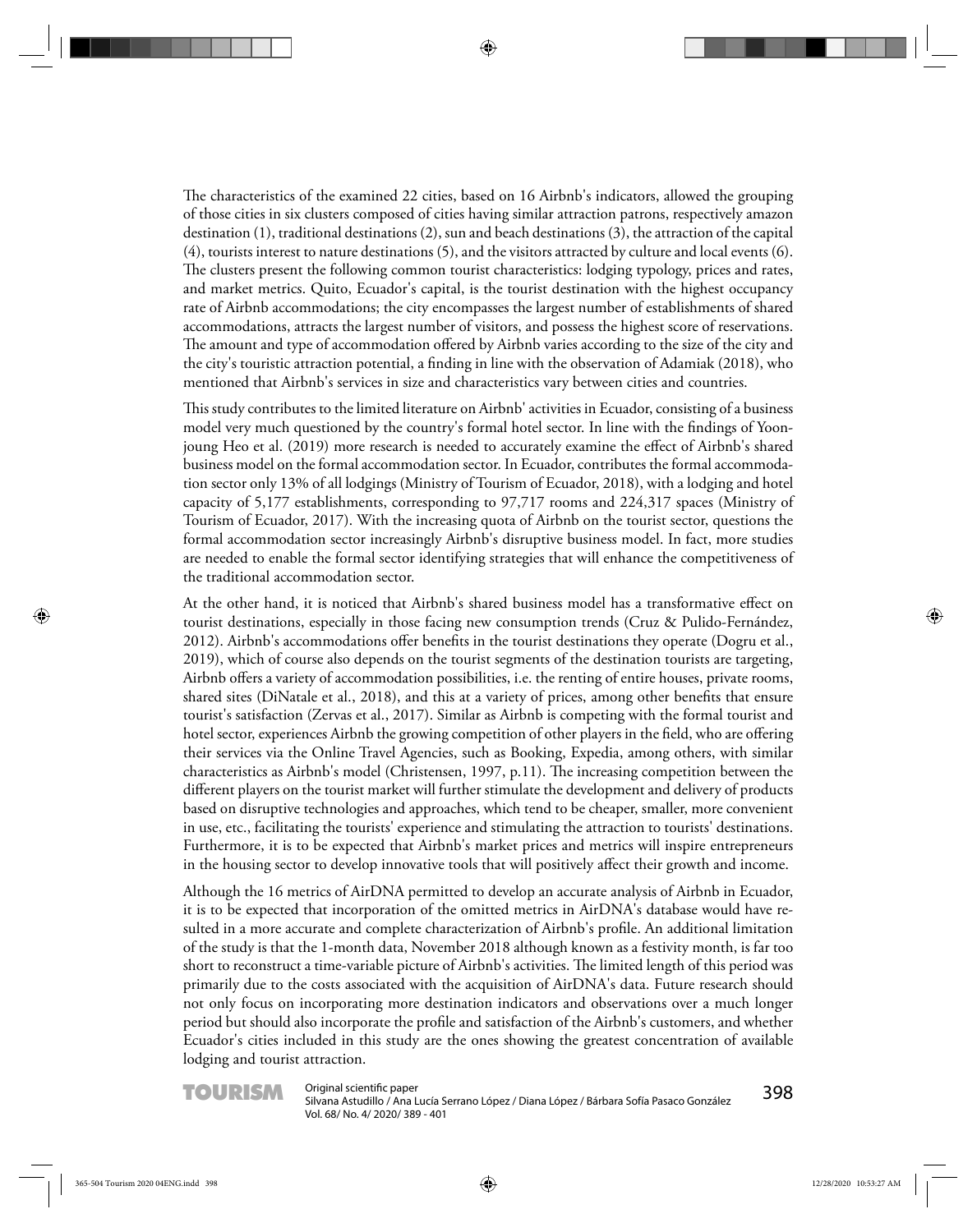#### **Notes**

- $^{\rm 1}$  Under active accommodation is understood at least one reservation during the research period.
- <sup>2</sup> Provinces: Ecuador is politically and administratively divided in 24 provinces; the provinces of Carchi and Pastaza are omitted due to lack of data.
- <sup>3</sup> Capitals of the provinces: The capitals of Los Ríos and Sucumbios are Babahoyo and Nueva Loja, which lacked information on AirDNA's database; for this reason, Quevedo and Lago Agrio were chosen instead. Galápagos is presented as a province in the database.
- <sup>4</sup> Cultural Resources: a) Heritage Assets: Total Personal Property, Real Property, Document, Archeological, and Inmaterial per city. b) Museums: Number of museums for each province except the data for Quito and Guayaquil, which are presented per city.
- <sup>5</sup> Natural Resources: Marine Reserves, National Parks, Ecological Reserves, Biological Reserves, Wildlife Production Reserves, Wildlife Refuges, National Recreation Areas, Geobotanical Reserves, Municipal Conservation Area.
- <sup>6</sup> Transport (land, air, maritime and river) at each destiny that facilitates tourists transfer to the sites and other areas of interest. Scale (1=Few 5=Many)

7 AirDNA platform (www.airdna.co) between November 1 to November 30, 2018.

#### Acnowledgment

We wish to thank for the comments and help of Jan Feyen.

## **References**

Adamiak, C. (2018). Mapping Airbnb supply in European cities. Annals of Tourism Research, 71(C), 67–71.

Airbnb. (2019). Website. Retrieved April 4, 2019, from https://press.airbnb.com/es/fast-facts/

AirDNA. (2018). Website. Retrieved November 18, 2018, from www.airdna.co/

AirDNA. (2019). Short term data methodology. Retrieved May 5, 2019 from https://www.airdna.co/blog

Alkarkhi, A. F. M., & Alqaraghuli, W. A. A. (2019). Factor analysis. Easy Statistics for Food Science with R, 143–159.

Alvarez, R. Á. (2007). Estadística aplicada a las ciencias de la salud. Madrid: Ediciones Díaz de Santos.

- Aznar, J. P., Sayeras, J. M., Rocafort, A., & Galiana, J. (2016). The irruption of Airbnb and its effects on hotel profitability: An analysis of Barcelona's hotel sector. Intangible Capital, 13(1), 147–159.
- Ban, O., & Popa, A. (2015). Investigating digital divide in travel distribution: The use of Internet and new media technologies in travel agencies of Bihor, Romania. Tourism: An International Interdisciplinary Journal, 63(4), 479–496.
- Blal, I., Singal, M., & Templin, J. (2018). Airbnb's effect on hotel sales growth. International Journal of Hospitality Management, 73, 85–92.
- Bower, J. L., & Christensen, C. M. (1995). Disruptive technologies: Catching the wave. Harvard Business Review, 73(1), 43–53.
- Christensen, C. M. (2006). The ongoing process of building a theory of disruption. Journal of Product Innovation Management, 23(1), 39–55.
- Christensen, C. M., & Overdorf, M. (2000). Meeting the challenge of disruptive change. Harvard Business Review, 78(2), 1–11.
- Christensen, C. M., Raynor, M. E., & McDonald, R. (2015). What is disruptive innovation. Harvard Business Review, 93(12), 44–53.
- Coyle, D., & Yeung, T. (2016). Understanding Airbnb in fourteen European cities. The Jean-Jacques Laffont Digital Chair Working Papers.
- Cruz, G., & Pulido-Fernández, J. I. (2012). Dinámica relacional interorganizacional para el desarrollo turístico. Los casos de Villa Gesell y Pinamar (Argentina) [Interorganizational relational dynamics for tourism development. The cases of Villa Gesell and Pinamar (Argentina)]. Revista de Estudios Regionales, 94, 167–194.
- DiNatale, S., Lewis, R., & Parker, R. (2018). Short–term rentals in small cities in Oregon: Impacts and regulations. Land Use Policy, 79, 407–423.
- Dogru, T., Mody, M., & Suess, C. (2019). Adding evidence to the debate: Quantifying Airbnb's disruptive impact on ten key hotel markets. Tourism Management, 72, 27–38.

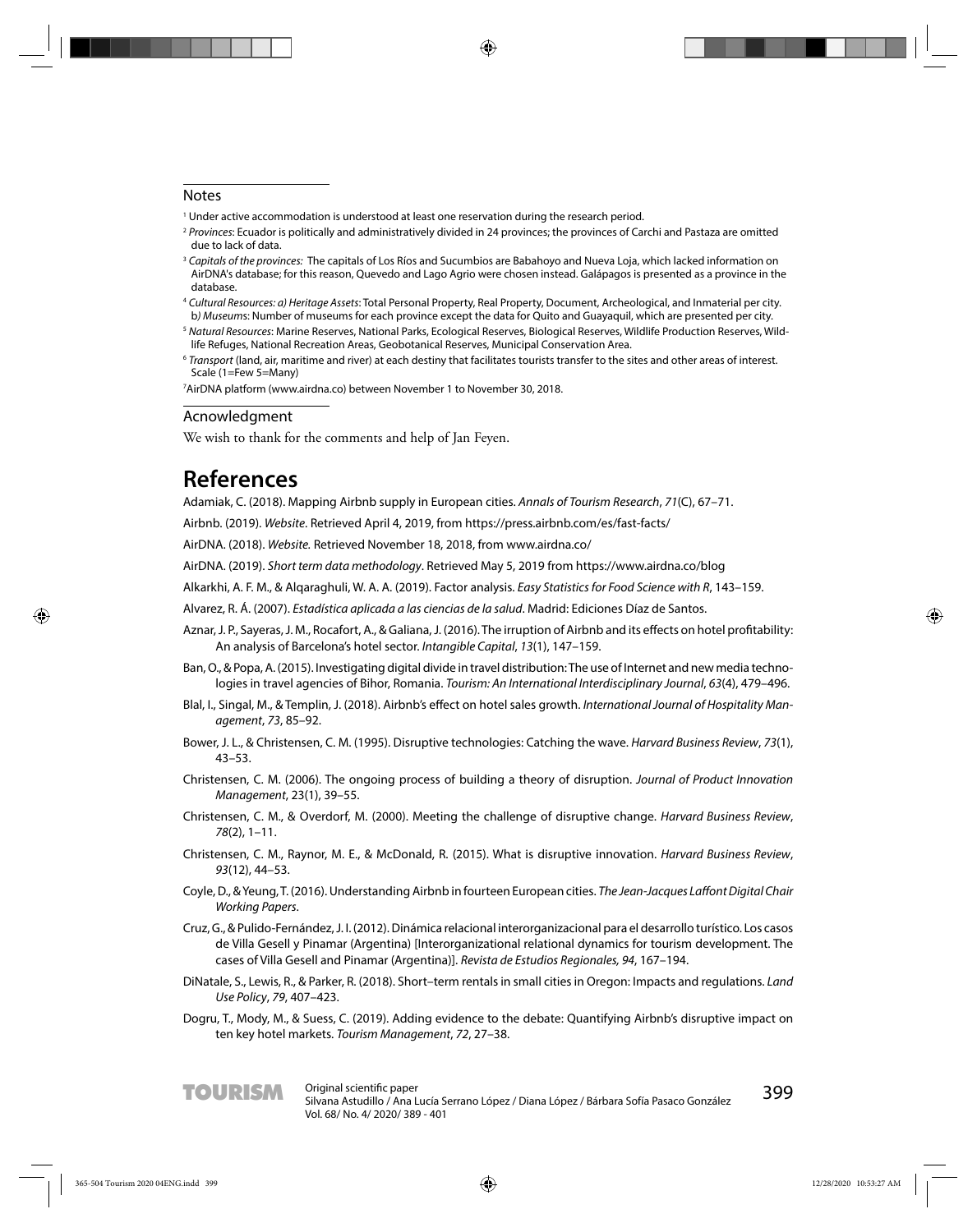- Gibbs, C., Guttentag, D., Gretzel, U., Morton, J., & Goodwill, A. (2018). Pricing in the sharing economy: A hedonic pricing model applied to Airbnb listings. Journal of Travel & Tourism Marketing, 35(1), 46–56.
- Gunter, U., & Önder, I. (2018). Determinants of Airbnb demand in Vienna and their implications for the traditional accommodation industry. Tourism Economics, 24(3), 270–293.
- Guttentag, D. A. (2015). Airbnb: Disruptive innovation and the rise of an informal tourism accommodation sector. Current issues in Tourism, 18(12), 1192–1217.
- Guttentag, D. A., & Smith, S. L. (2017). Assessing Airbnb as a disruptive innovation relative to hotels: Substitution and comparative performance expectations. International Journal of Hospitality Management, 64, 1–10.
- Instituto Nacional de Estadísticas y Censos del Ecuador. (2010). Website. Retrieved December 5, 2018, from http:// www.ecuadorencifras.gob.ec/ecuador-en-cifras/
- Instituto Nacional de Patrimonio Cultural. (2018). Sistema de Información del Patrimonio Cultural Ecuatoriano SIPCE. Retrieved December 5, 2018, from http://sipce.inpc.gob.ec:8080/IBPWeb/paginas/busquedaBienes/arbol-NavegacionFirstPage.jsf
- Ključnikov, A., Krajčík, V., & Vincúrová, Z. (2018). International sharing economy: The case of AirBnB in the Czech Republic. Economics & Sociology, 11(2), 126–137.
- Lampinen, A., & Cheshire, C. (2016, May). Hosting via Airbnb: Motivations and financial assurances in monetized network hospitality. In Proceedings of the 2016 CHI conference on human factors in computing systems (pp. 1669–1680). doi:http://dx.doi.org/10.1145/2858036.2858092
- Lawani, A., Reed, M. M. R., Mark, T., & Zheng, Y. (2018). Reviews and price on online platforms: Evidence from sentiment analysis of Airbnb reviews in Boston. Regional Science and Urban Economics, 75, 22–34.
- Londoño, M. D. P. L., & Medina, F. X. (2018). Turismo y economía colaborativa: El caso de los recorridos gratuitos a pie en Barcelona [Tourism and the collaborative economy: The case of free walking tours in Barcelona]. Cuadernos de Turismo, 41, 323–341.
- Lorde, T., Jacob, J., & Weekes, Q. (2019). Price–setting behavior in a tourism sharing economy accommodation market: A hedonic price analysis of AirBnB hosts in the caribbean. Tourism Management Perspectives, 30, 251–261.
- Lu, L., & Tabari, S. (2019). Impact of Airbnb on customers' behavior in the UK hotel industry. Tourism Analysis, 24(1), 13–26.
- Ministerio de Cultura y Patrimonio. (2018). Red ecuatoriana de museos [Ecuadorian museum network]. Retrieved from https://www.culturaypatrimonio.gob.ec/wp-content/uploads/downloads/2019/01/red-de-museo-mcyp.pdf
- Ministerio de Turismo del Ecuador. (2017). Boletín de Estadísticas Turísticas 2012–2016. Retrieved from https://servicios. turismo.gob.ec/index.php/turismo-cifras.
- Ministerio de Turismo del Ecuador. (2018). Website. Retrieved December 8, 2018, from https://servicios.turismo.gob. ec/index.php/turismo-cifras.
- Ministerio del Ambiente. (2019). Sistema nacional de Áreas protegidas del Ecuador [The national system of protected areas of Ecuador]. Retrieved January 5, 2019, from http://areasprotegidas.ambiente.gob.ec/info-snap
- Oskam, J., van der Rest, J. P., & Telkamp, B. (2018). What's mine is yours But at what price? Dynamic pricing behavior as an indicator of Airbnb host professionalization. Journal of Revenue and Pricing Management, 17(5), 311–328.
- Perez-Sanchez, V., Serrano-Estrada, L., Marti, P., & Mora-Garcia, R. T. (2018). The what, where, and why of Airbnb price determinants. Sustainability, 10(12), 4596.
- Ruiz Gómez, L.M., Rodríguez Fernández, L., & Navio-Marco, J. (2018). Application of communication technologies (ICT) within the tourism industry in the European Union. Tourism: An International Interdisciplinary Journal, 66 (2), 239–245.
- Tussyadiah, I. P., & Pesonen, J. (2016). Impacts of peer–to–peer accommodation use on travel patterns. Journal of Travel Research, 55(8), 1022–1040.
- Viglia, G., Werthner, H., & Buhalis, D. (2016). Disruptive innovations. Information Technology & Tourism, 16(4), 327–329.
- Wang, C. R., & Jeong, M. (2018). What makes you choose Airbnb again? An examination of users' perceptions toward the website and their stay. International Journal of Hospitality Management, 74, 162–170.